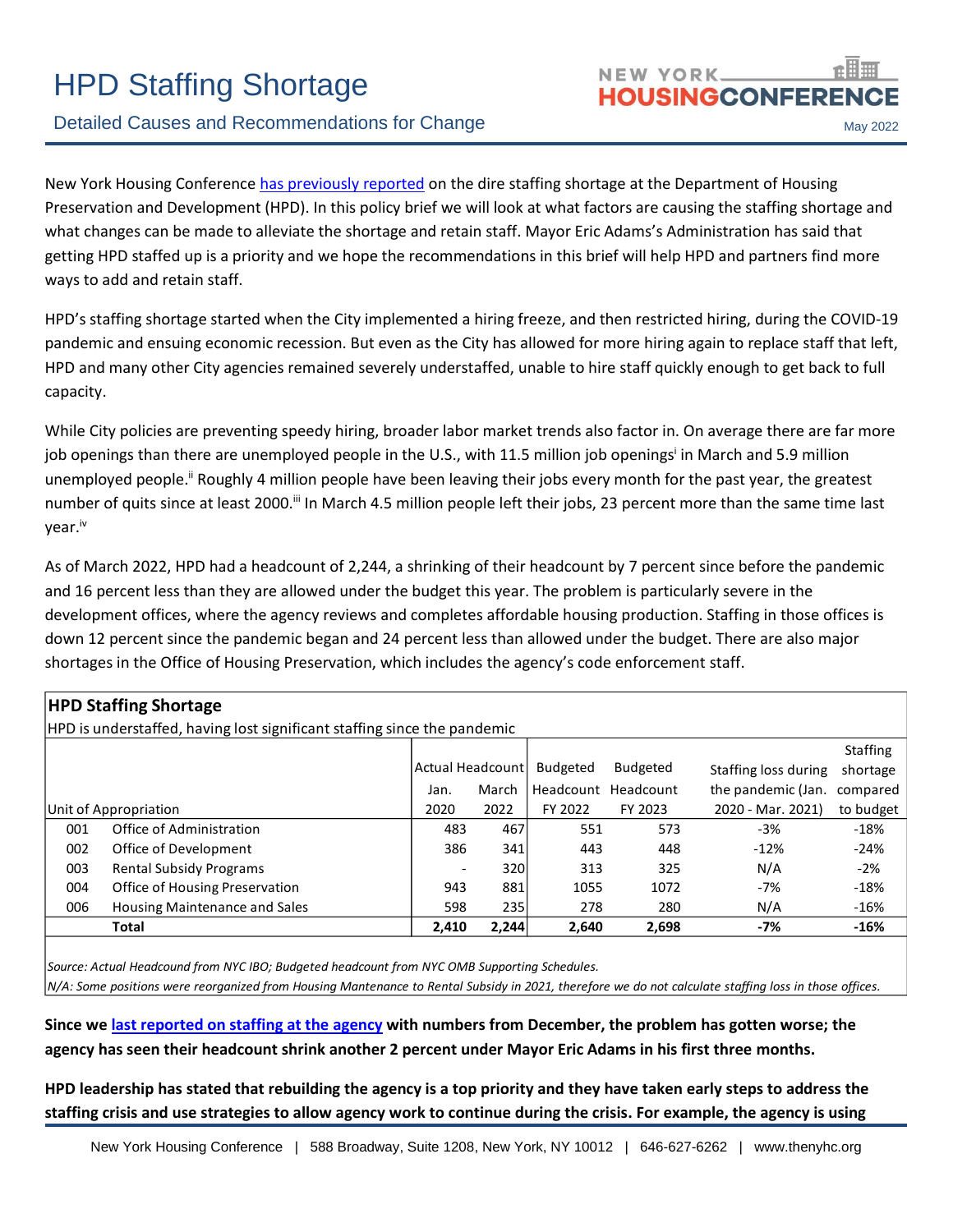**contracts for legal services while they work to hire attorneys to fill vacancies and, as we will discuss later, hiring housing inspectors on a provisional basis until the next civil service test is given. However, the agency faces many challenges outside of its control.**

Developers are reporting that a shortage of project managers – staff that review and move affordable housing projects through the agency to get financing and approvals – are causing particular problems and data shows a decrease in those job titles. HPD uses three civil service titles for project managers which include: City Planner, Housing Development Specialist, and Community Coordinator. **In March of 2020, just as the pandemic was beginning and just before lockdowns began, HPD had 176 project managers in those three titles. In April of 2022, there were just 143 people in those titles – 19 percent less than two years ago.**

We are also concerned about shortages in code enforcement, including housing inspectors. The agency has a budget for 470 inspectors but has 140 vacancies.<sup>y</sup> Code enforcement is mostly federally funded, so staff vacancies do not save City spending. If the agency does not have enough housing inspectors, they will not be able to enforce the housing code and continue their important work to ensure everyone has safe and healthy housing.

Mayor Eric Adams has called for making government more efficient and to find cost savings. The understaffing at HPD and related agencies is inefficient and costing the City money – it is slowing projects, costing the City and developers money and it is slowing affordable housing production and leaving complete units empty at a time of growing need. HPD Commissioner Adolfo Carrión said in budget testimony this month that they project HPD will produce just 16,000 units of affordable housing this year, down from an average of 25,000 units per year in past years.<sup>vi</sup>

The staffing shortages, especially among project managers, are slowing affordable housing production, making the production more costly to the City and the developers as they pay real estate taxes and interest on loans waiting for deals to close. The understaffing is also affecting new projects being planned and added to the pipeline of new affordable housing as developers are reporting that they are not getting project managers assigned in a timely fashion.

Staffing shortages at HPD and DSS are also slowing down housing services that assist with lease-up and filling vacancies of affordable housing. It is now taking 371 days on average to lease up all units in a new affordable housing lottery even though the units are ready for occupancy<sup>vii</sup> and 10 percent of supportive housing units are vacant waiting for people to move in.<sup>viii</sup> This is costing the City and providers money and delaying people getting much-needed affordable housing, where on average 314 people apply for each affordable housing unit created by HPD. $^{\text{ix}}$ 

Without quick action, the problem will only get worse. As staffing has shrunk at HPD, the remaining staff have had to pick up the load. This has reportedly decreased morale at the agency and may be fueling further exits from the agency. The longer this goes on, the more burdensome it is for current staff and more probable that even more people will leave the agency.

And as we will see, the understaffing is in part caused by inefficiencies, including unnecessary bureaucracy, uncompetitive salaries, lack of workplace flexibility, and slow hiring and promotions.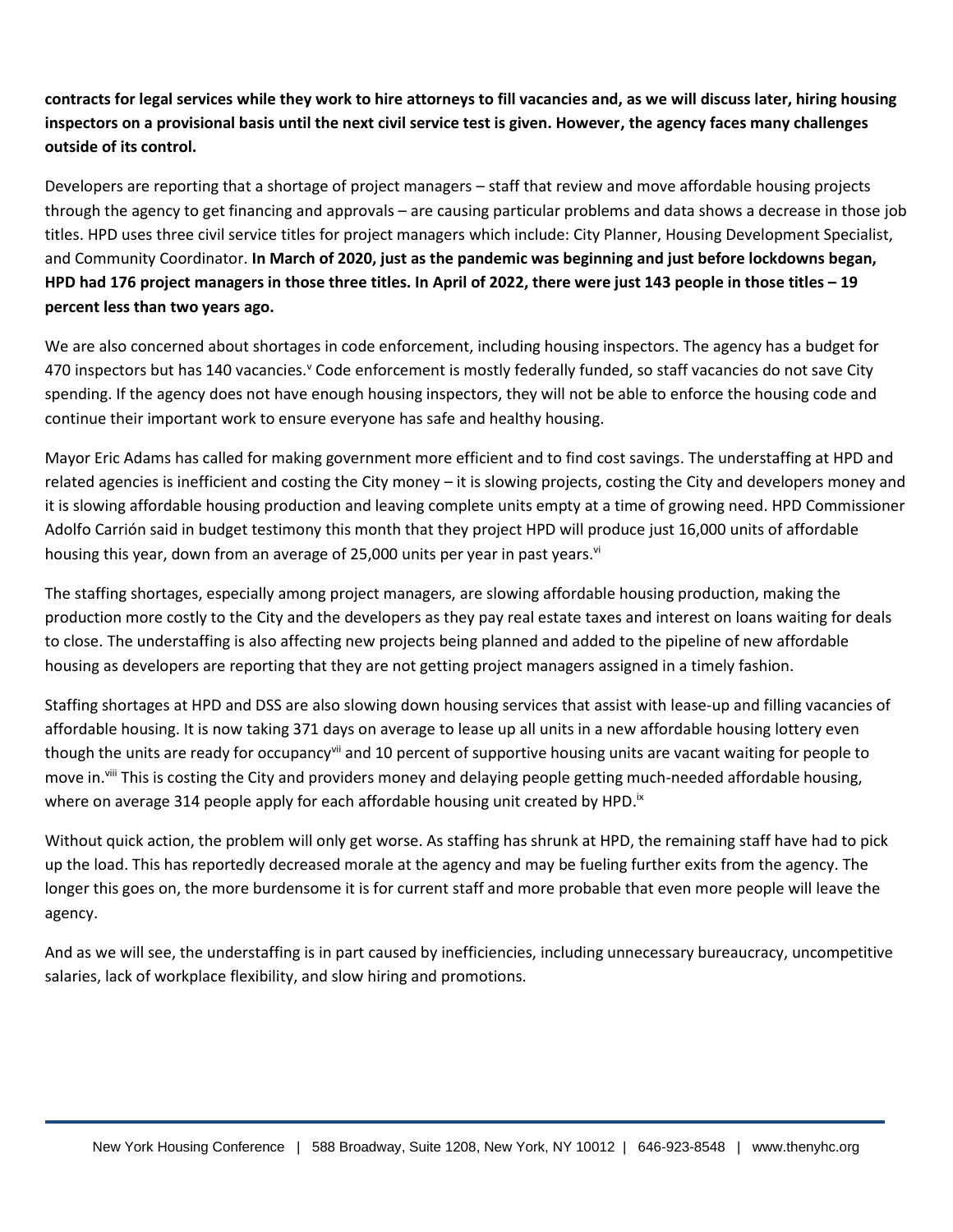### **Staffing Shortage Causes**

#### Civil Service Rules

The City's civil service rules, required under the State Constitution, are meant to ensure government hiring is done according to merit and fitness, which should be determined as often as possible through competitive examinations. Y While this can help ensure fairness and prevent patronage hires that plagued American government over 100 years ago, it also restricts and slows City hiring. In the midst of a national employee shortage, it is adding yet another barrier. The City should be easing all rules they can in order to be competitive and add critical staff.

Most positions in City government are competitive positions where competitive examination is practicable and required to determine merit and fitness, and a list is created sorted by score on the exam.<sup>xi</sup> (Exceptions are labor positions with no minimum level of skill or education, exempt positions like political leadership, and noncompetitive positions.) Exams can either be actual tests or an evaluation and score of your education and experience submitted during the application exam time period. Competitive positions must be filled by permanent employees chosen from the civil service list of candidates that took the competitive exam. Often, only the top three scorers on the list are allowed to be interviewed for a position.

By requiring the agency to hire from the civil service exam list, agencies are restricted in who they can hire. Candidates that scored well may not be a good fit for the position, and there may be people that have not taken an exam that are better qualified. The exam scores reflect knowledge of the testing material, but the test may be more general to represent similar positions across agencies and may not show whether they have agency-specific work experience, management ability, temperament and other qualities.

Even when tests for civil service positions are based on education and experience instead of a test, like some of the housing project manager titles are, they present challenges for the agency and prevent the agency from finding people that are the right fit. The top three names on a list might not have experience in the particular department that is hiring where an open process would allow the agency to find someone whose experience is a better fit with experience in that field.

Civil service lists can last for four years and scoring a test and creating the list can take up to 2 years. This creates a hiring pool that is stale. For example, for Housing Development Specialist title, which is used for project managers at HPD, people had to apply in November of 2020 (it is not a written test but an exam that scores applicants experience) and the list was published in August of 2021. So hiring for Housing Development Specialists now means looking at a list of candidates that expressed interest over 18 months ago without being able to consider candidates that were interested more recently.

HPD has a shortage of housing inspectors and the City is offering a new exam for housing inspectors in 2022. The application period was in April, the written exam will be in July and the list will be published likely in one year.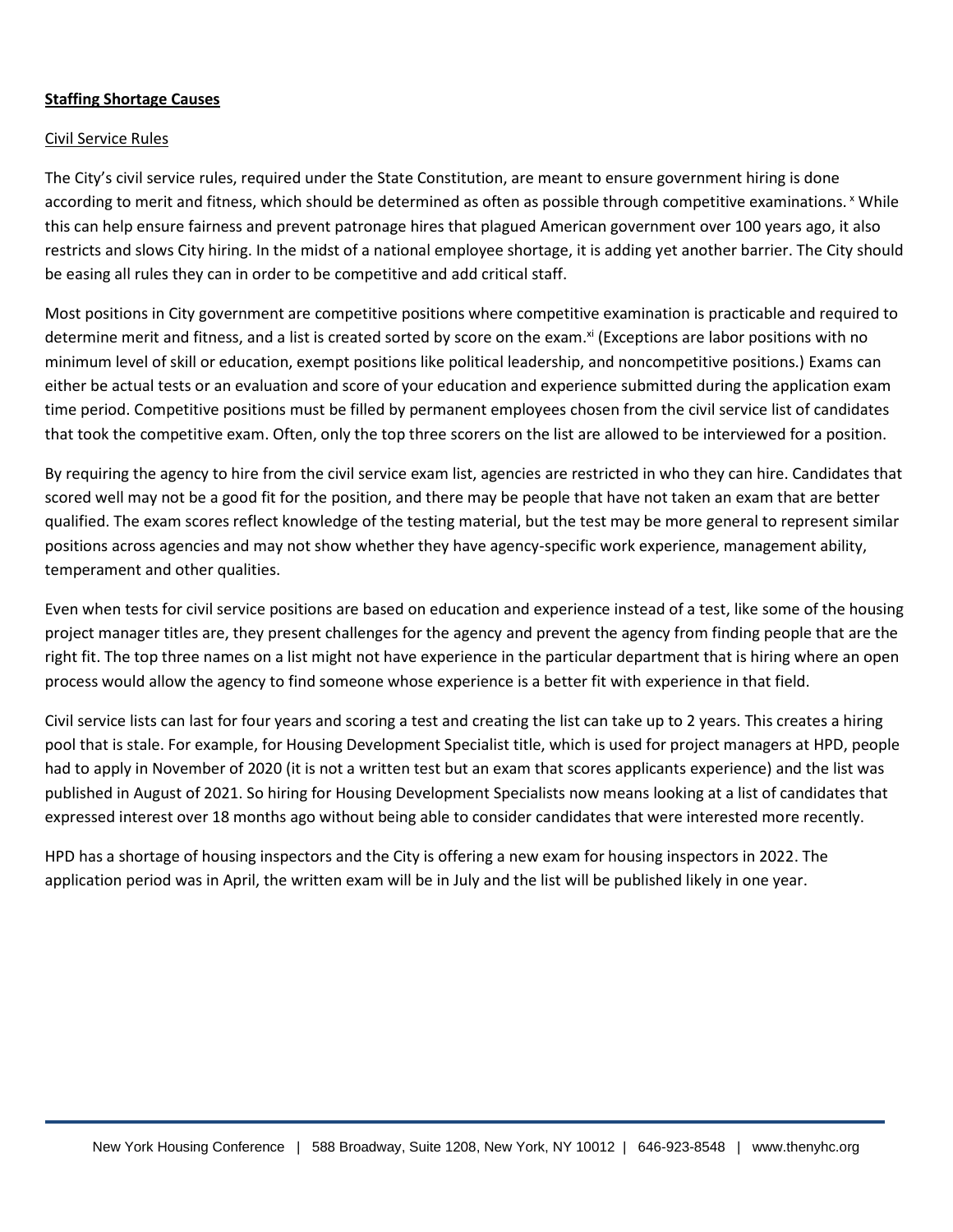| <b>Most Recent Application Period for Certain HPD Titles</b>                                                                                                                                                     |      |                      |  |  |  |  |  |  |
|------------------------------------------------------------------------------------------------------------------------------------------------------------------------------------------------------------------|------|----------------------|--|--|--|--|--|--|
|                                                                                                                                                                                                                  | From | To                   |  |  |  |  |  |  |
| <b>Housing Development Specialist</b>                                                                                                                                                                            |      | 11/4/2020 11/24/2020 |  |  |  |  |  |  |
| City Planner                                                                                                                                                                                                     |      | 8/5/2020 8/25/2020   |  |  |  |  |  |  |
| Inspector (Housing)                                                                                                                                                                                              |      | 4/6/2022 4/26/2022   |  |  |  |  |  |  |
| Source: DCAS Open Competitive Exam Notice Archive; Housing Development<br>Specialist and City Planner titles are used for project managers; Inspector<br>(Housing) title is for HPD code enforcement inspectors. |      |                      |  |  |  |  |  |  |

Using civil service lists also prevents new candidates that cannot wait for months or years to take a test and get hired from entering the candidate pool, including people new to the industry like recent graduates. It also is a barrier to fostering industry-specific skills and talent. In the midst of a tight labor market, requiring agencies to hire from a list that is two years or more old puts them at a significant disadvantage.

Former mayor Michael Bloomberg's administration was sued for trying to get around the civil service system. His administration was accused of excessively using provisional hires, where you can fill a competitive position with someone not on an exam list for at most nine months when there is no eligible list available until a selection can be made after competitive exam. In 2007 there were almost 37,000 provisional employees, 19 percent of competitive positions, many of whom had been on the payroll for years.<sup>xii</sup>

The City was sued and required to dramatically decrease the number of provisional hires<sup>xiii</sup> and has effectively stopped hiring provisional employees from a wide pool of candidates that have not taken an exam; instead permanent placements are made from exam lists.

The lawsuits and extra scrutiny have required the City to strictly follow the civil service rules. In this environment, the City should look for ways to increase flexibility within the civil service system if possible. We are encouraged that HPD is already exploring options to increase flexibility. They recently began hiring housing inspectors on a provisional basis until they take the exam when it is offered this summer. After taking the exam they can become permanent hires.

# Limits on Hiring and Promotions

Although agencies are allowed to hire staff, there remain limits in place on how many empty positions can be filled. As we mentioned, there was a hiring freeze early in the pandemic when the City's finances and revenues were unclear. But with federal assistance and rebounding tax revenue, the hiring freeze was lifted, however at first agencies were only allowed to hire one person for every three vacancies at HPD this perpetuated the staffing shortage.

Currently for many positions, HPD is only allowed to hire one person for every two vacancies. This hiring limit does not apply to positions funded with federal money (most code enforcement) or grants and does not apply to positions that produce affordable housing (development and legal offices), recognizing the importance of housing development and code enforcement. However, the limit applies to positions in a way that still affects development, including technology, contracting, human resources, asset management and marketing, budget and finance. Rehiring fewer people in asset management extends the time it takes for new completed developments to lease up while rehiring fewer people in human resources slows down hiring in development positions.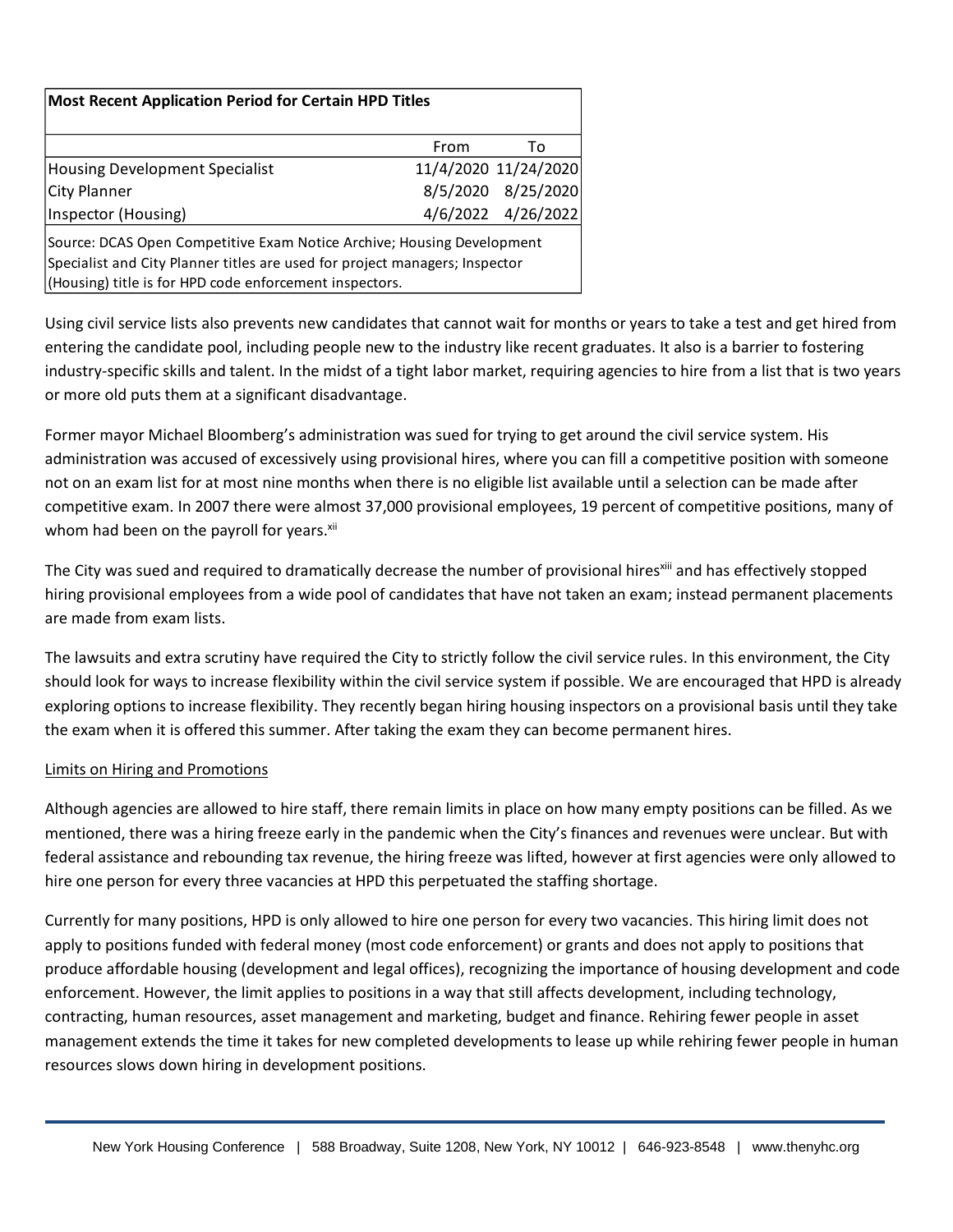Given the severity of the crisis and the need to replace staff, a 1:2 hiring ratio anywhere in the agency is unacceptable and will prevent HPD from having the staffing they need. There is also a 10 percent cap on raises, which is preventing HPD from giving raises as appropriate to keep staff. In order to address the staffing shortage, HPD needs to retain staff as it also looks to fill positions, and promotions and raises are effective ways to keep talented staff.

## Staff Pay Far Behind Private Sector

Salaries for housing staff at HPD is far lower than for comparable jobs in the private sector. The agency is required to hire most employees new to City service at the bottom of the pay scale for the particular position. A Housing Development Specialist – which is one of the titles for project managers that manage affordable housing projects has a pay range of \$65,640 - \$98,689. Similarly, the City Planner title, also used for project managers, has a salary range from \$65,208 to \$118,657 while the Community Coordinator position ranges from \$54,100 to \$82,400. Because HPD is required to hire at the bottom of the pay scale, all new project managers must start at \$54,100 or at best \$65,640.

While there are situations where the agency can seek salaries higher than the minimum, it adds another layer of bureaucracy and extends the time it takes to get the candidate approved and hired. Meanwhile, salaries in the private sector for affordable housing project managers with several years of experience can range from \$70,000 to \$125,000, depending on the employer, according to industry experts.

Similarly, the salary range for Agency Attorneys is \$63,228 - \$129,766 and must start at \$63,766 if hired from the outside. Meanwhile, affordable housing attorneys would start at roughly \$85,000 at a small firm or as an in-house counsel and can make over \$100,000 if they have experience according to industry experts.

By requiring the agency to hire at the bottom of the pay scale, HPD is denied flexibility to pay new employees based on their experience and abilities and makes it difficult to compete with the private sector to hire and retain staff. For both development specialists and attorneys, this means that the agency is uncompetitive in attracting outside talent except in the most senior agency leadership roles where the pay is much more generous.

#### Office of Management and Budget Oversight

The Office of Management and Budget (OMB) is the chief financial agency of the City. The agency assembles and oversees the expense and capital budget and evaluates the efficiency and cost-effectiveness of City programs and proposals. This is a very important and valuable role that should be used to aid agencies to be effective and carry out their missions. OMB has an opportunity to make agencies more competitive by modifying citywide policies in response to this difficult hiring environment.

However, OMB has instituted additional oversight over hiring and promotions that are negatively affecting staffing levels at HPD. OMB currently reviews and approves all new hires and approves all internal promotions at HPD.

Requiring OMB staff to review all personnel moves slows down the hiring process. Delayed hiring can cause candidates to withdraw consideration from a position and delayed promotions can cause good employees to leave the agency. This extra oversight also increases unpredictability. If existing staff are offered a new job, HPD can offer a raise to match the other offer conditional on OMB approval, but they cannot say how long OMB approval will take, which has led to avoidable employee resignations.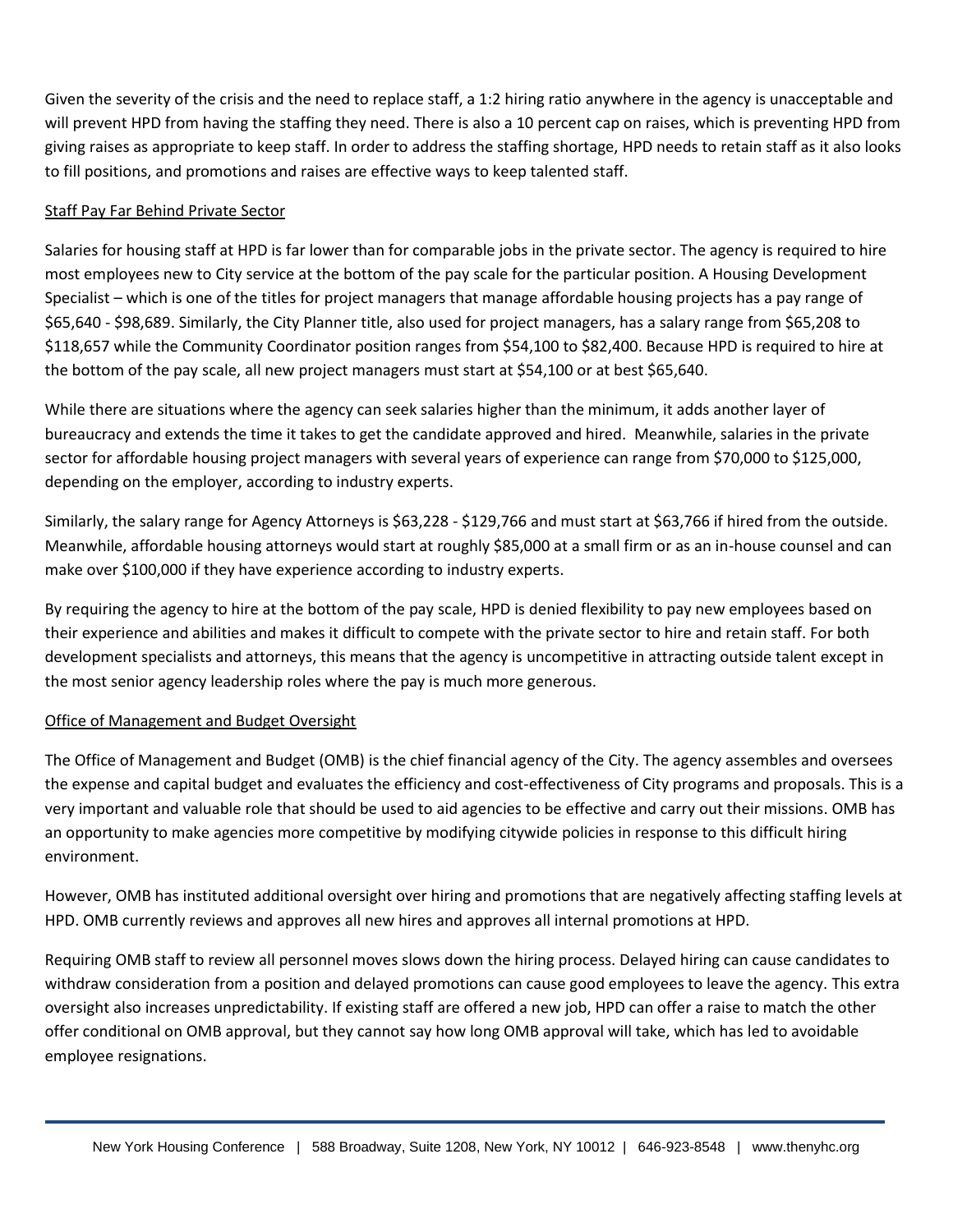While oversight is important, agency discretion over the employees they choose is likely appropriate in most situations and flexibility and speed are especially important now facing such extreme staffing shortages and a tough national hiring environment. OMB should work with the agency to achieve flexibility. Now is a good time to change policies in way that maintains some OMB oversight with cooperation between the agencies, to ensure faster hiring and staff retention.

## Work Location Flexibility

During the pandemic, HPD and other City agencies allowed employees to work remotely. HPD staff worked effectively while remote during the pandemic, even finding new efficiencies such as moving from hard copies to digital for rental assistance applications, design review and legal documents.

As we transition to life that is less affected by the pandemic, many private employers are embracing flexibility and allowing some remote work long term. However, New York City ended remote work in September 2021 during the spread of the Delta variant and continued requiring work in person even during the wave of infections driven by the Omicron variant. Many employees spoke out against the policy and called for remote work options. xiv It may have affected staff retention and caused staff to leave at HPD and other agencies.

Even after the pandemic when it is fully and continuously safe to return to work five days a week, the City will find that it is less competitive if they do not offer flexibility for work location for jobs where remote work is possible with technology. This may be a particular concern for personnel with pre-existing health conditions, or parents of young children.

## **Recommendations**

HPD and the rest of the City (including OMB, DCAS, and City Hall) must work quickly to hire staff to fill vacancies in order to avoid further slow-downs and cost increases in the production of affordable housing and implement policies to retain staff. There are several things the City can do.

# 1. **Give managers discretion to hire** *within* **a pay scale**:

- a. Do not require new hires to start at the bottom of the pay scale and allow HPD to hire according to qualifications and experience. In order to be competitive with the private sector, the agency must have competitive pay for new and existing staff.
- b. Look into increasing pay scales for positions that are not competitive with the private sector.
- 2. **Reduce OMB review of hires to random audits**:
	- a. End OMB approval of each new hire applicant and each internal promotion. Deferring to the agency mangers in individual staffing matters should be the norm. It eliminates redundant reviews and saves time. It will allow the agency to hire staff faster and promote qualified staff faster to retain experienced workers.

#### 3. **End OMB restrictions on hiring and promotions**:

- a. Allow 1:1 rehiring for all positions so HPD and other agencies with housing staff can fill every vacancy.
- b. Allow HPD managers to manage their budget and personnel. Managers must be able to promote and give merit raises as needed to retain talented staff.

#### 4. **Get creative with hiring**:

a. Use consultants and temp agencies where appropriate to ensure work continues while the continue staffing up. HPD is currently using contracts for legal services while they have a staffing shortage of attorneys. This strategy should be expanded and replicated.